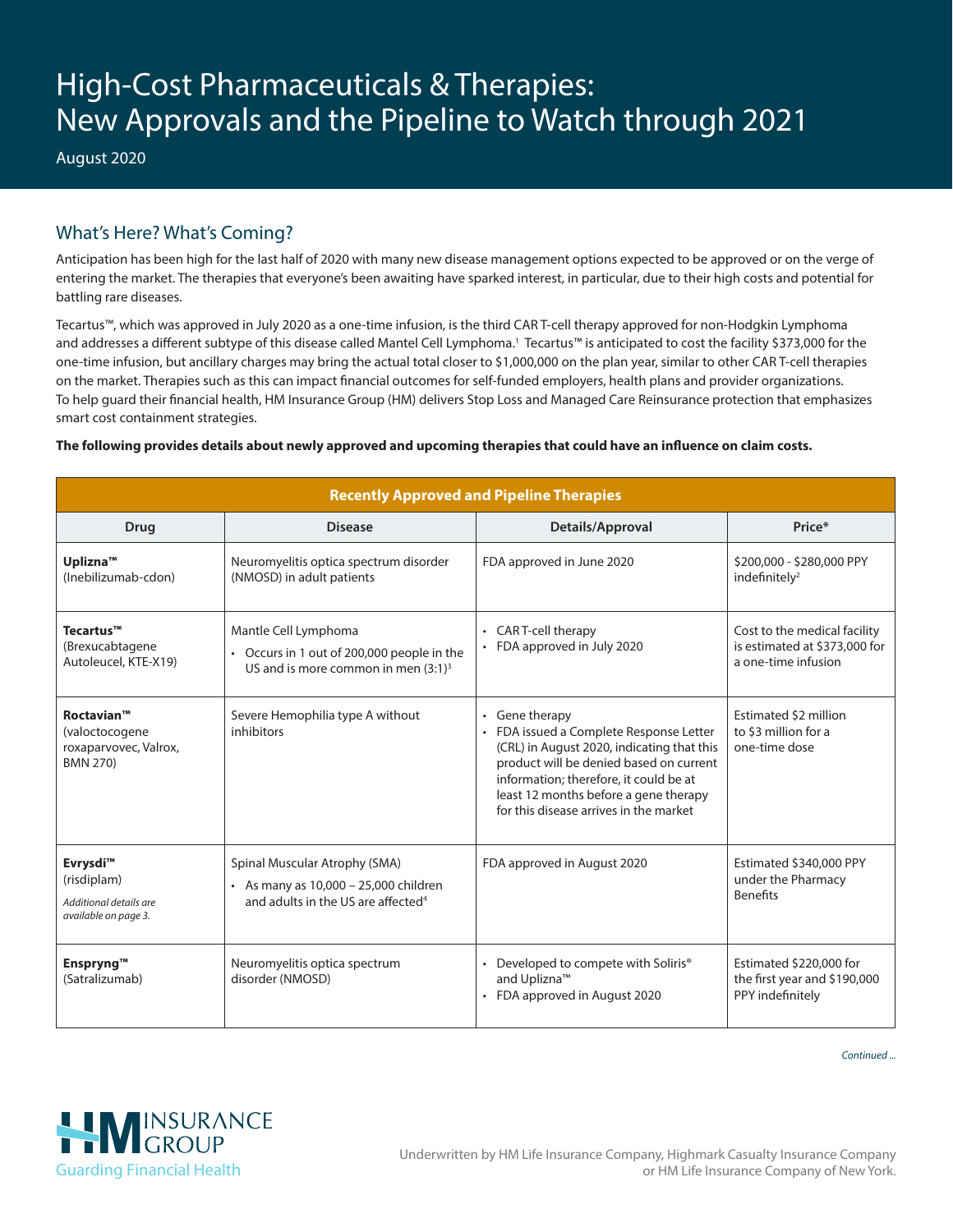## HIGH-COST PHARMACEUTICALS & THERAPIES: NEW APPROVALS AND THE PIPELINE TO WATCH THROUGH 2021

| <b>Recently Approved and Pipeline Therapies</b>      |                                                                                                                                                                                                                           |                                                                                                                                                                                           |                                                                                                                               |  |
|------------------------------------------------------|---------------------------------------------------------------------------------------------------------------------------------------------------------------------------------------------------------------------------|-------------------------------------------------------------------------------------------------------------------------------------------------------------------------------------------|-------------------------------------------------------------------------------------------------------------------------------|--|
| <b>Drug</b>                                          | <b>Disease</b>                                                                                                                                                                                                            | Details/Approval                                                                                                                                                                          | Price*                                                                                                                        |  |
| Monjuvi™<br>(Tafasitamab)                            | Monoclonal antibody for Relapse/<br>Refractory Diffuse Large B-cell Lymphoma<br>(DLBCL)<br>• DLBCL is the most common subtype of<br>non-Hodgkin Lymphoma (NHL). There's<br>more than 18,000 new cases yearly <sup>5</sup> | • Developed to compete with CART-cell<br>therapies Yescarta® and Kymriah®<br>• FDA approved in July 2020                                                                                  | Estimated cost to the<br>medical facility is \$198,000<br>in the first year, then<br>\$156,000 PPY thereafter<br>indefinitely |  |
| Breyanzi™<br>(Lisocabtagene<br>maraleucel; Liso-cel) | Relapse/Refractory Large B-cell Lymphoma                                                                                                                                                                                  | • CAR T-cell therapy<br>Expected to be FDA approved<br>November 16, 2020                                                                                                                  | Estimated cost to the<br>medical facility is \$373,000<br>for a one-time infusion                                             |  |
| <b>Kymriah</b> <sup>®</sup><br>(tisagenlecleucel)    | Follicular Lymphoma (FL)                                                                                                                                                                                                  | • CAR T-cell therapy<br>• Third indication for Kymriah®<br>• Approval likely in 2021 via<br>FDA RMAT process                                                                              | Cost likely to remain<br>at \$373,000 for the<br>one-time therapy                                                             |  |
| Idecabtagene vicleucel<br>("ide-cel;" bb2121)        | Relapsed/refractory Multiple Myeloma<br>(B-cell cancer cells) <sup>6</sup>                                                                                                                                                | • CAR T-cell therapy<br>• On delay from FDA for further details                                                                                                                           | Cost estimate for a one-<br>time infusion is expected<br>in December 2020                                                     |  |
| Lumasiran                                            | Primary Hyperoxaluria<br>• Gene mutation resulting in oxalate<br>accumulation in organs<br>Estimated 1 in 58,000 people<br>worldwide are affected <sup>7</sup>                                                            | Expected to be FDA approved<br>December 3, 2020                                                                                                                                           | Estimated at \$350,000<br>to \$575,000 PPY                                                                                    |  |
| <b>Berotralstat</b>                                  | Hereditary Angioedema                                                                                                                                                                                                     | • For attack prevention<br>• Oral therapy<br>Developed to compete with Cinryze®,<br>Haegarda <sup>®</sup> and Takhzyro <sup>®8</sup><br>• Expected to be FDA approved<br>December 3, 2020 | Cost to Rx Benefits not<br>known at this time                                                                                 |  |
| Viltepso™<br>(Viltolarsen)                           | Duchenne Muscular Dystrophy                                                                                                                                                                                               | Works at the cellular level<br>Price competitive to Vyondys 53<br>• FDA approved in August 2020                                                                                           | Cost to the medical facility<br>is approximately \$750,000<br>PPY for a 66 lb. child                                          |  |

*\*Prices are estimates and subject to change; the prices listed do not include any ancillary charges or additional costs that may be incurred when therapy is in use.*

*Continued ...*



Underwritten by HM Life Insurance Company, Highmark Casualty Insurance Company or HM Life Insurance Company of New York.